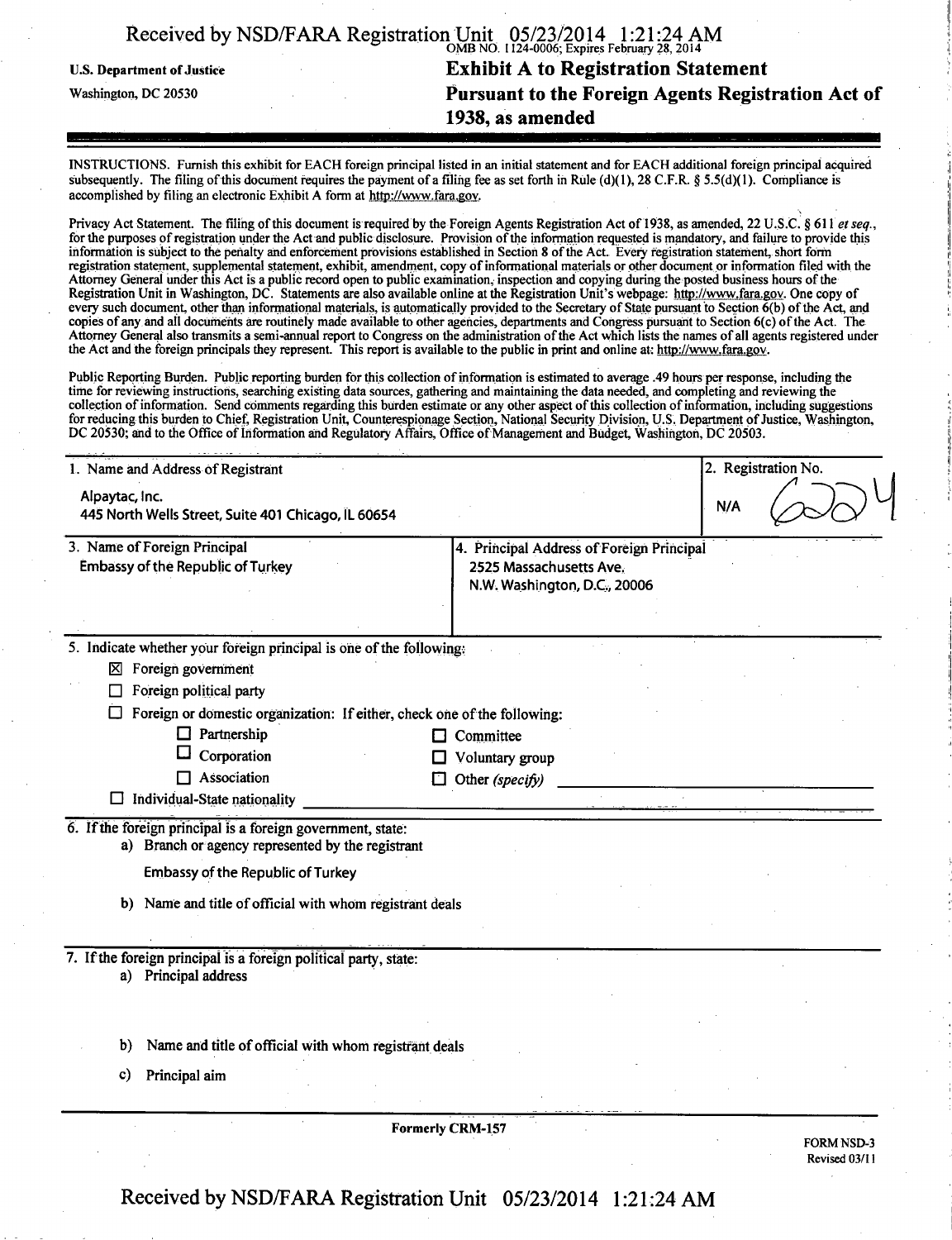# Received by NSD/FARA Registration Unit 05/23/2014 1:21:24 AM

8. If the foreign principal is not a foreign government or a foreign political party:

a) State the nature of the business or activity of this foreign principal.

| b) Is this foreign principal:                                                                   |                            |
|-------------------------------------------------------------------------------------------------|----------------------------|
| Supervised by a foreign government, foreign political party, or other foreign principal         | Yes $\square$ No $\square$ |
| Owned by a foreign government, foreign political party, or other foreign principal              | Yes $\Box$ No $\Box$       |
| Directed by a foreign government, foreign political party, or other foreign principal           | Yes $\Box$ No $\Box$       |
| Controlled by a foreign government, foreign political party, or other foreign principal         | Yes $\Box$ No $\Box$       |
| Financed by a foreign government, foreign political party, or other foreign principal           | Yes $\square$ No $\square$ |
| Subsidized in part by a foreign government, foreign political party, or other foreign principal | $Yes \Box No \Box$         |

*9. Explain fully all items answered "Yes" in Item 8(b). (If additional space is needed, a full insert page must be used.)* 

10. If the foreign principal is an organization arid is not owned or controlled by a foreign government, foreign political party or other foreign principal, state who owns and controls it.

# **EXECUTION**

In accordance with 28 U.S.C,  $\S$  1746, the undersigned swears or affirms under penalty of perjury that he/she has read the information set forth in this Exhibit A to the registration statement and that he/she is familiar with the contents thereof and that such contents are in their entirety true and accurate to the best of his/her knowledge and belief.

| Date of Exhibit A | Name and Title            | Signature      |         |
|-------------------|---------------------------|----------------|---------|
| May 22, 2014      | Hums Gruaz, President/CEO | /s/ Huma Gruaz | eSigned |

Received by NSD/FARA Registration Unit 05/23/2014 1:21:24 AM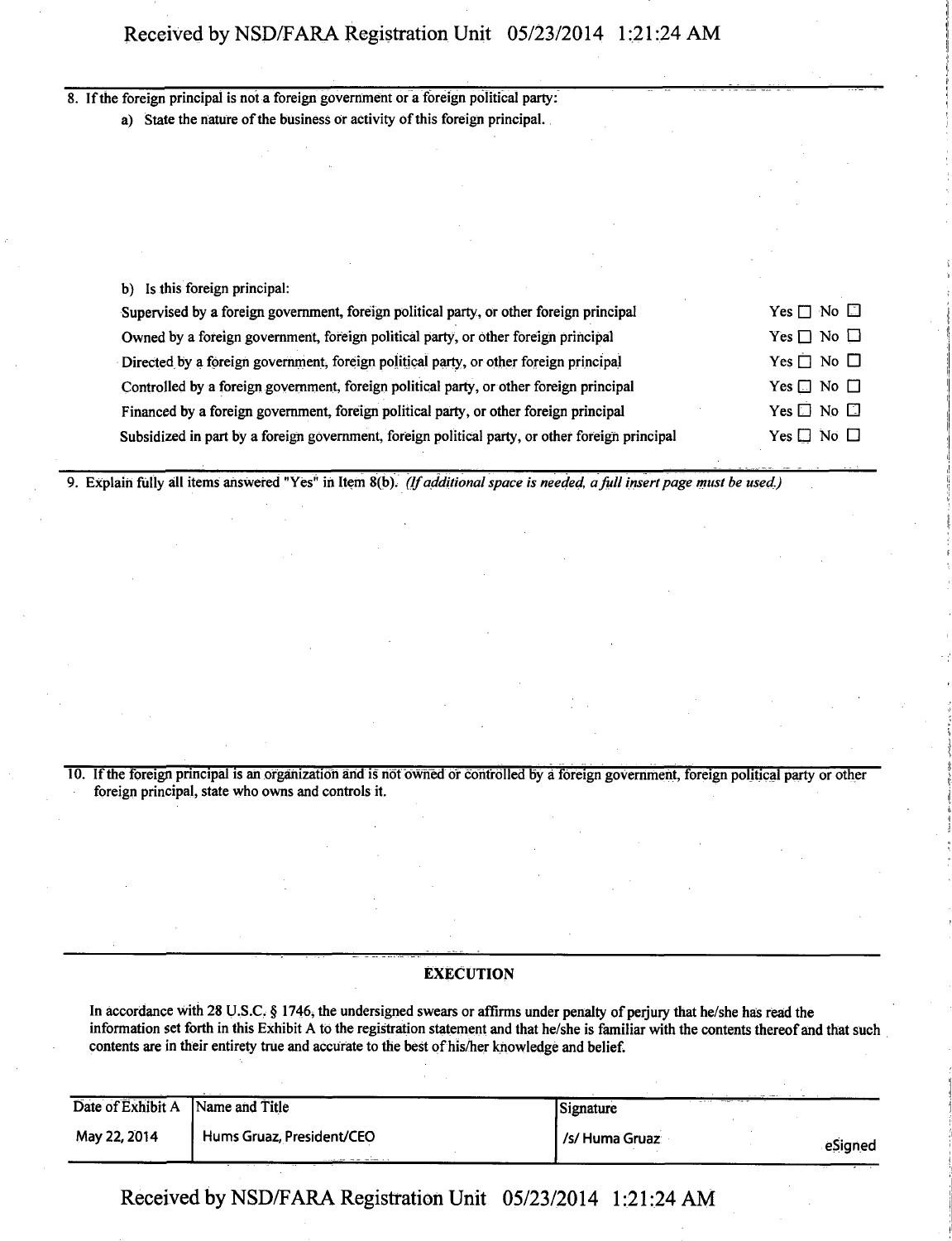OMB NO. 1124-0004; Expires February 28, 2014 **u.s. Department of justice Exhibit B to Registration Statement Washington, DC 20530 Pursuant to the Foreign Agents Registration Act of 1938, as amended** 

INSTRUCTIONS. A registrant must furnish as an Exhibit B copies of each written agreement and the terms and conditions of each oral agreement with his foreign principal, including all modifications of such agreements, or, where no contract exists, a full statement of all the circumstances by reason of which the registrant is acting as an agent of a foreign principal. Compliance is accomplished by filing an electronic Exhibit B form at http://www.fara.gov.

Privacy Act Statement. The filing of this document is required for the Foreign Agents Registration Act of 1938, as amended, 22 U.S.C. § 611 et seq., for the purposes of registration under the Act and public disclosure. Provision of the information requested is mandatory, and failure to provide the information is subject to the penalty and enforcement provisions established in Section 8 of the Act. Every registration statement, short form registration statement, supplemental statement, exhibit, amendment, copy of informational materials or other document or information filed with the Attorney General under this Act is a public record Open to public examination, inspection arid copying during the posted business hours of the Registration Unit in Washington, DC. Statements are also available online at the Registration Unit's webpage: http://www.fara.gov. One copy of every such document, other than informational materials, is automatically provided to the Secretary of State pursuant to Section 6(b) of the Act, and copies of any and all documents are routinely made available to other agencies, departments and Congress pursuant to Section 6(c) of the Act. The Attorney General also transmits a semi-annual report to Congress on the administration of the Act which lists the names of all agents registered under the Act and the foreign principals they represent. This report is available to the public in print and online at: http://www.fara.gov.

Public Reporting Burden, Public reporting burden for this collection of information is estimated to average ,33 hours per response, including the time for reviewing instructions, searching existing data sources, gathering and maintaining the data needed, and completing and reviewing the collection of information. Send comments regarding this burden estimate or any other aspect of this collection of information, including suggestions for reducing this burden to Chief, Registration Unit, Counterespionage Section, National Security Division, U.S. Department of Justice, Washington,. DC 20530; and to the Office of Information and Regulatory Affairs, Office of Management arid Budget, Washington, DC 20503.

| 1. Name of Registrant          | 2. Registration No. |  |
|--------------------------------|---------------------|--|
| Alpaytac, Inc.                 | N/A                 |  |
| 2. Monto of Donaton Delustical |                     |  |

3. Name of Foreign Principal

Embassy of the Republic of Turkey

Check Appropriate Box:

- 4.  $\boxtimes$  The agreement between the registrant and the above-named foreign principal is a formal written contract. If this box is checked, attach a copy of the contract to this exhibit.
- 5.  $\Box$  There is no formal written contract between the registrant and the foreign principal. The agreement with the above-named foreign principal has resulted from an exchange of correspondence. If this box is checked, attach a copy of all pertinent correspondence, including a copy of any initial proposal which has been adopted by reference in such correspondence.
- 6.  $\Box$  The agreement or understanding between the registrant and the foreign principal is the result of neither a formal written contract nor an exchange of correspondence between the parties. If this box is checked, give a complete description below of the terms and conditions of the oral agreement or understanding, its duration, the fees and expenses, if any, to be received.
- 7. Describe fully the nature and method of performance of the above indicated agreement or understanding.

Public Relations and Communications Services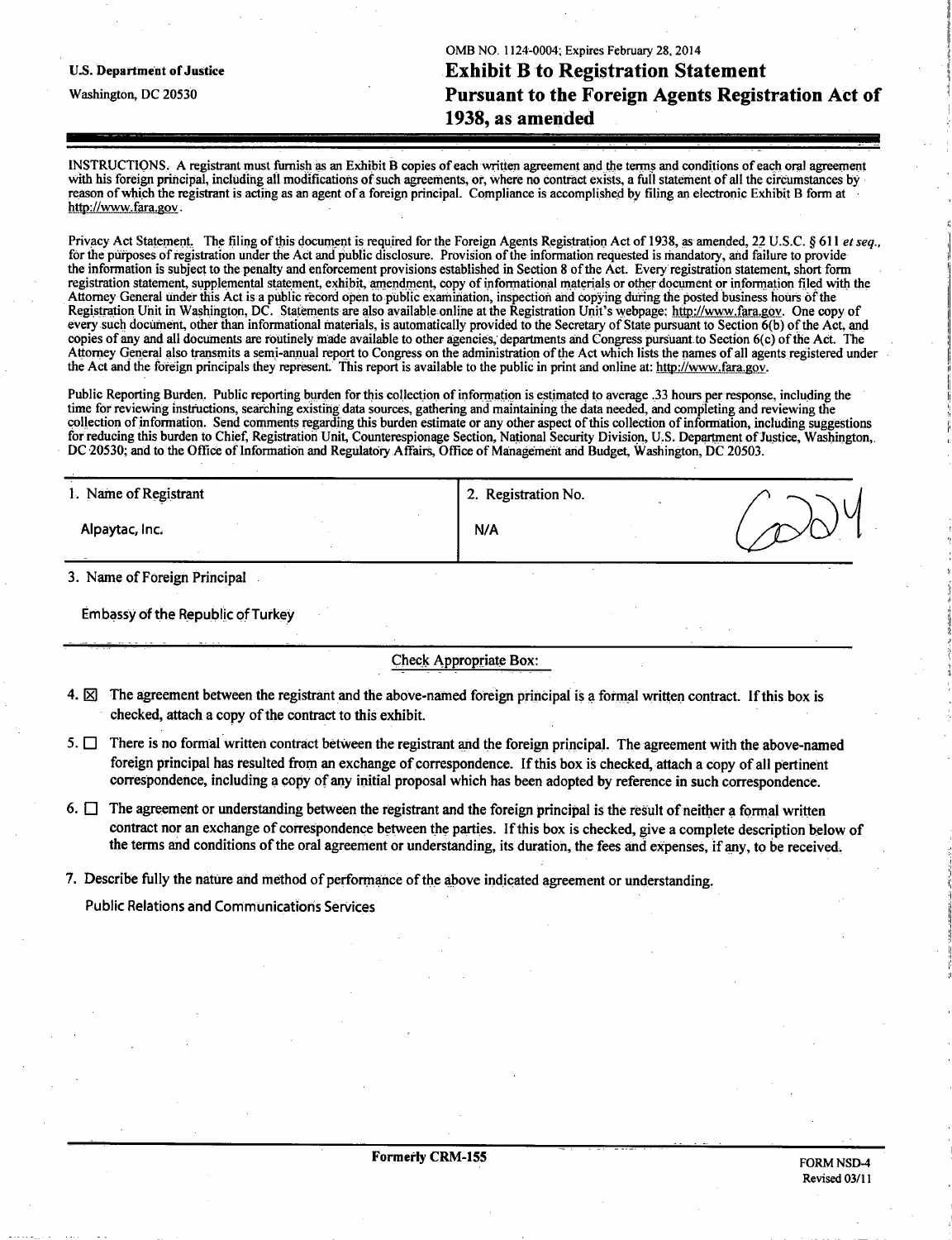**8. Describe fully the activities the registrant engages in or proposes to engage in on behalf of the above foreign principal.** 

**All marketing communications and public relations activities such as: - Public Relations and Communications Services** 

9. Will the activities on behalf of the above foreign principal include political activities as defined in Section 1(o) of the Act and in the footnote below? Yes  $\Box$  No  $\boxtimes$ the footnote below? Yes  $\Box$ 

**If yes, describe all such political activities indicating, among other things, the relations, interests or policies to be influenced together with the means to be employed to achieve this purpose.** 

#### **EXECUTION**

**In accordance with 28 U.S.C. § 1746, the undersigned swears or affirms under penalty of perjury that he/she has read the information set'forth in this Exhibit B to the registration statement and that he/she is familiar with the contents thereof and that such contents are in their entirety true and accurate to the best of his/her knowledge and belief.** 

| Date of Exhibit B | Name and Title                                                                                                                                                                                                                                                                                                                                                                                                                                                                                                                                                        | Signature             |         |
|-------------------|-----------------------------------------------------------------------------------------------------------------------------------------------------------------------------------------------------------------------------------------------------------------------------------------------------------------------------------------------------------------------------------------------------------------------------------------------------------------------------------------------------------------------------------------------------------------------|-----------------------|---------|
| May 23, 2014      | Huma Gruaz, President/CEO                                                                                                                                                                                                                                                                                                                                                                                                                                                                                                                                             | <i>Vs/</i> Huma Gruaz | eSigned |
| party.            | Footnote: Political activity as defined in Section 1(o) of the Act means any activity which the person engaging in believes will, or that the person intends to, in any way influence<br>any agency or official of the Government of the United States or any section of the public within the United States with reference to formulating, adopting, or changing the<br>domestic or foreign policies of the United States or with reference to the political or public interests, policies, or relations of a government of a foreign country or a foreign political |                       |         |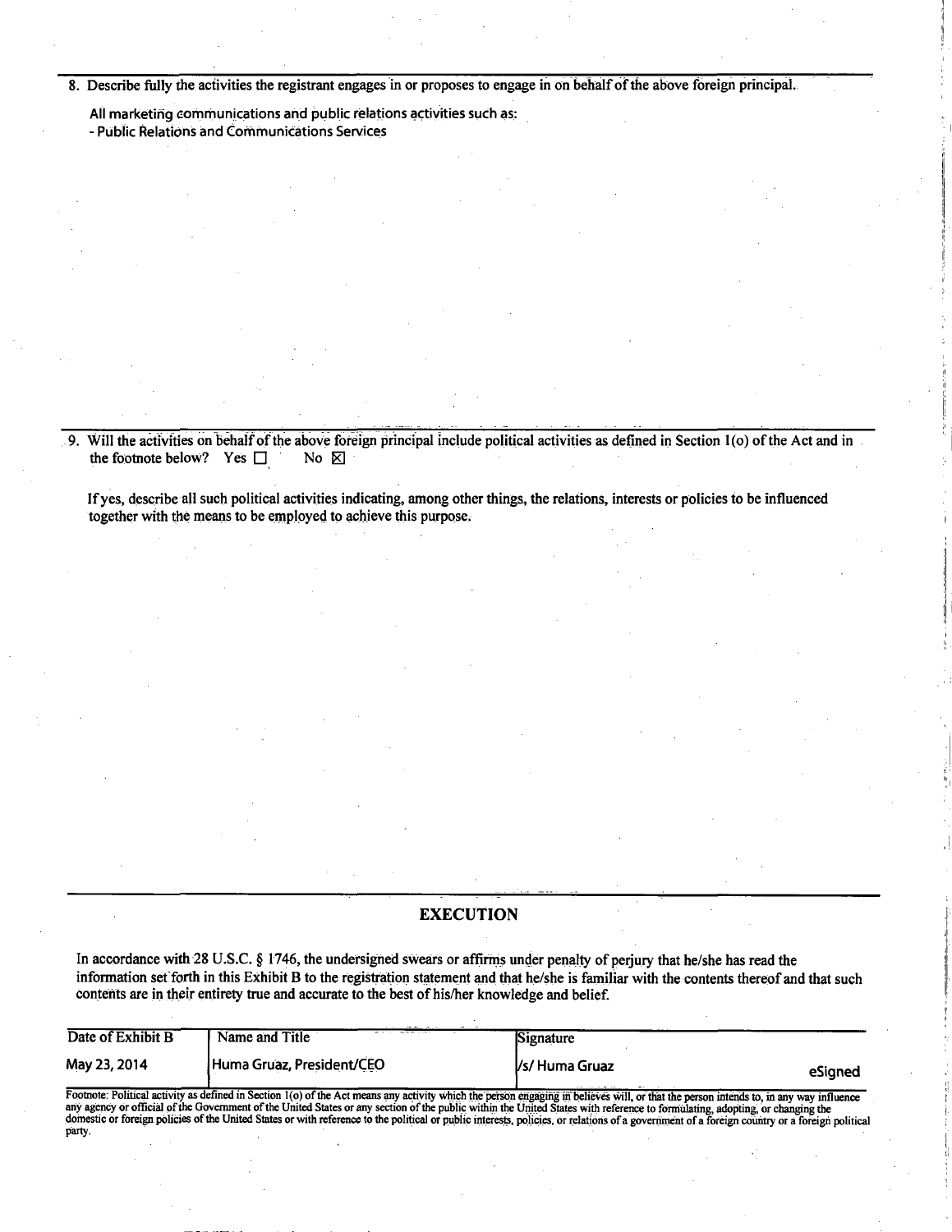Received by NSD/FARA Registration Unit 05/23/2014 1:21:22 A M

# AGREEMENT

# **BETWEEN THE GOVERNMENT OF THE REPUBLIC OF TURKEY AND**

# **ALPAYTACINC.**

This Agreement for public relations and communications services ("Agreement") is made and entered into force this 12th day of May 2014, by and between the Government of the Republic of Turkey, a sovereign State, (the "Government") and Alpaytac Inc., a corporation formed under the laws of the State of Illinois, with offices in Chicago, IL and Washington, DC ("Alpaytac").

The Government and Alpaytac hereby agree;

#### 1- Term

This Agreement shall last one year, commencing on May 12, 2014 and terminating on May 12, 2015. It may be renewed for additional and successive periods only upon the explicit written agreement of both parties.

# 2- Scope of Services

Alpaytac will provide the Government with public relations and communications services in the United States, the scope of which shall be determined in separate communication between the parties.

### 3- Performance Review

Alpaytac shall not pursue a public relations and communications strategy or agenda without the prior express consent of the Government. Alpaytac shall meet with the Government representatives in Washington D.C. in the United States upon the Government's request to review performance and conduct planning. At a minimum, such meetings shall take place bi-monthly. Alpaytac shall also submit an activity report to the Government on a monthly basis.

#### 4- Confidentiality

No confidential client information will be shared with anyone beyond the specific Alpaytac Turkey team and Alpaytac's authorized subcontractors on the Turkey account. Alpaytac takes personal responsibility for ensuring that such authorized subcontractors protect the Government's confidential information to the same extent Alpaytac does.

In the event Alpaytac is required to disclose confidential client information pursuant to a court order or other judicial or administrative process, Alpaytac will provide the Government with advance notice of such disclosure, sufficient to

1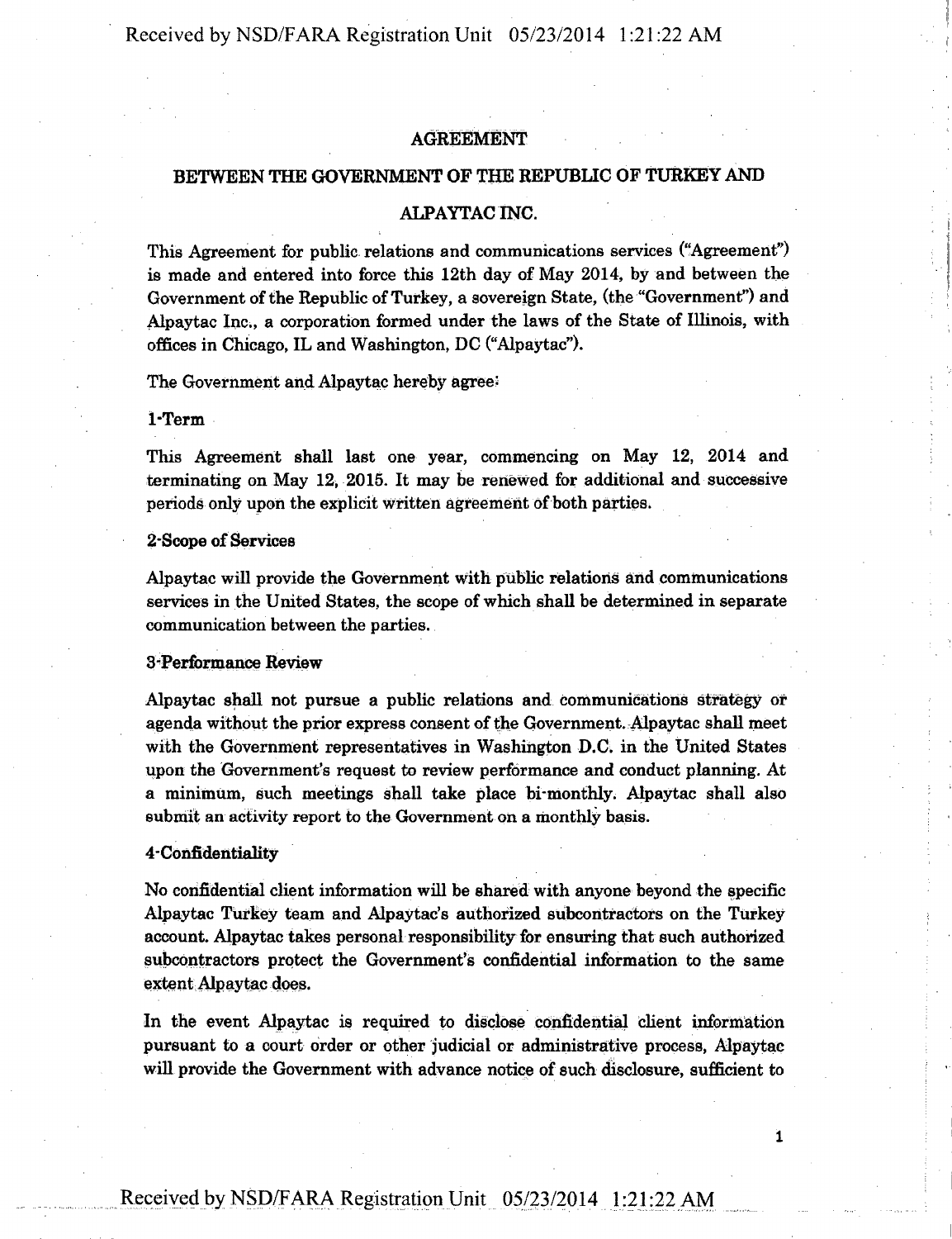allow the Government to raise any legal defenses that may prevent such disclosure.

Upon the termination of this Agreement and any renewals, the Government may request from Alpaytac the return of any documents or other information provided by the Government.

# **6-Care of Property and Inspection**

Alpaytac will take reasonable precautions to safeguard the Government's property.

The Government may inspect, at the appropriate Alpaytac office, all correspondence, contracts, books, accounts, and other materials prepared or held by Alpaytac that are directly related to its performance under this Agreement. Inspections may be made during Alpaytac's normal business hours upon three days' prior written notice. No such inspections shall be conducted by an entity that is compensated on a contingent fee basis.

#### **6- Approvals, Accuracy of Information**

The Government shall approve of the dissemination of all information and materials released on its'behalf. Once approved in writing by the Government, the Government shall be responsible for the accuracy, and completeness of the information disseminated while acknowledging that pre-approved information and materials released by Alpaytac on its behalf may be changed and edited at the discretion of broadcasters and publishers in a way that may render information less accurate. Alpaytac will not disseminate any information to third parties that is not approved in writing by the government and Alpaytac is responsible for ensuring that the material it is disseminating is approved in writing by the government.

While Alpaytac shall use its best efforts to secure publicity for the Government, Alpaytac cannot guarantee the use, publication or broadcast of any information on the Government's behalf. Alpaytac shall not knowingly prepare and place publicity or promotions for the Government that could result in any claims, proceedings or lawsuits being instituted against the Government or Alpaytac.

#### **7- Personnel and Other Service Providers**

Alpaytac shall compose its own team to achieve the best possible results in providing the services described in this Agreement. Alpaytac will provide the Government at the earliest possible date a list of personnel in charge of the Turkey account, including their areas of expertise and how each will be utilized. This list will be updated from time to time as required.

2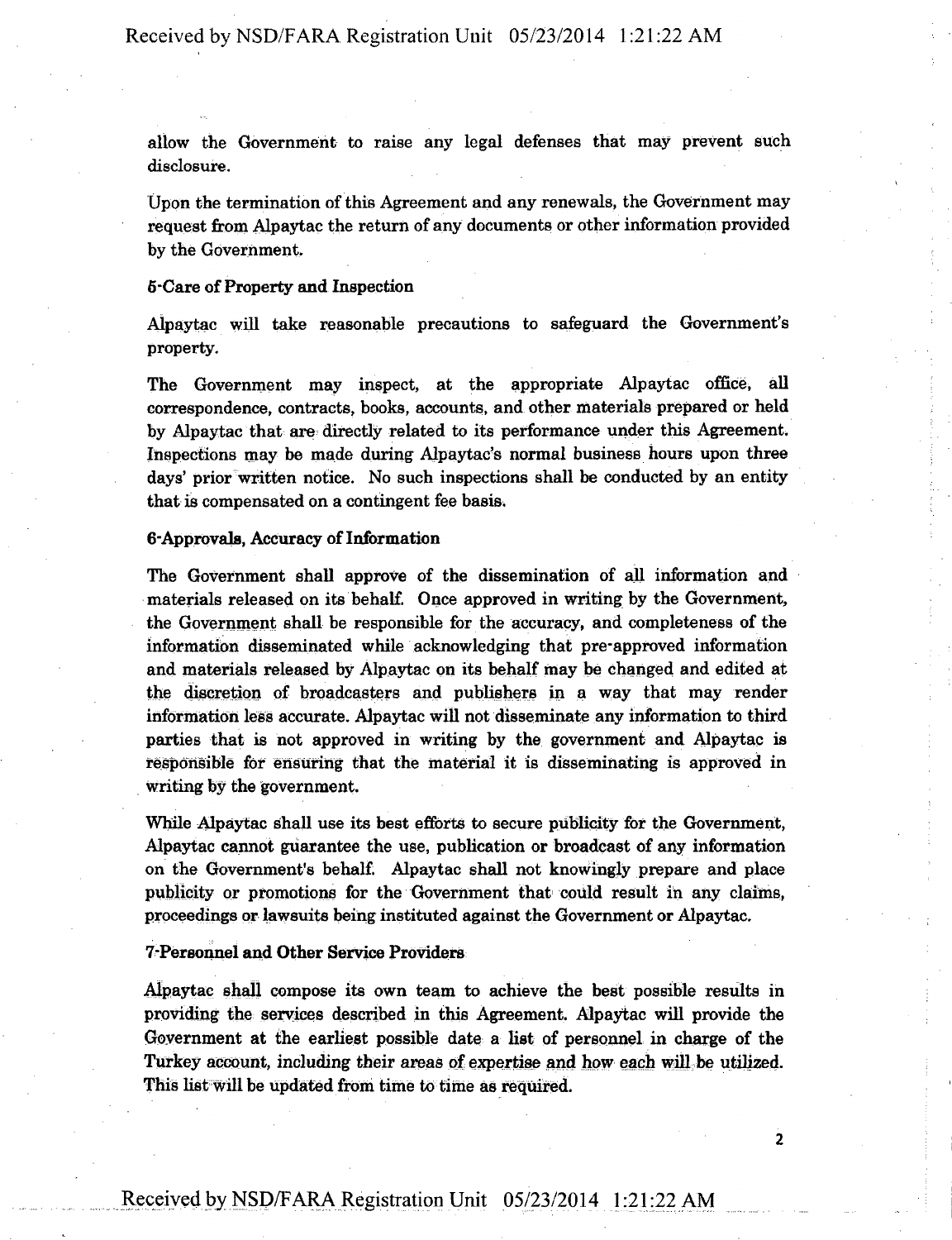At the commencement of the Agreement Alpaytac's Turkey team shall include at no additional cost to the Government at least one individual who is proficient in the Turkish language, has experience in the field of public relations, who possesses an understanding of Turkish and American political developments. At Alpaytac's discretion, this individual may be an employee of Alpaytac or may be retained as an independent contractor to Alpaytac. Within 30 days of the commencement of this Agreement, Alpaytac shall establish a physical office in Washington, DC at which the above-described employee shall work and shall be available for the consultations with the Government on an as-needed basis.

It may be appropriate in the course of Alpaytac's performance under this Agreement to work with additional outside experts and other third parties. Should any such be required who are not provided by or are employees of the Government, Alpaytac shall seek the Government's prior authorization before hiring them. Except as otherwise stated in this Agreement, whether such experts or third parties are to be compensated by Alpaytac or the Government shall be addressed on a case-by-case basis.

### 8-Registration and Disclosure:

Alpaytac and any independent third parties it may subcontract to or otherwise employ shall separately and individually comply with any and all restrictions and requirements, including filing and other disclosure, of the Foreign Agents Registration Act, the Lobbying Disclosure Act, the Ethics Reform Act of 1989, the Foreign Corrupt Practices Act, and other applicable laws and regulations of the United States, the State of Illinois, and the District of Columbia. Failure to do so shall be considered a breach of this Agreement and may result in its termination

#### **9- FeeSj Disbursements and Other Charges:**

The Government agrees to pay Alpaytac a flat fee retainer of one million and four hundred twenty thousand U.S. Dollars (\$1,420,000) payable as follows: One million U.S. Dollars (\$ 1,000,006) upon the signature of this Agreement between the Government and Alpaytac, and four hundred twenty thousand U.S. Dollars (\$ 420,000) due and payable three (3) months after the signature date of this Agreement.

Payments shall be made via wire transfer to the account of the Alpaytac below:

 $\mathbf{\dot{3}}$ 

Received by NSD/FARA Registration Unit 05/23/2014 1:21:22 A M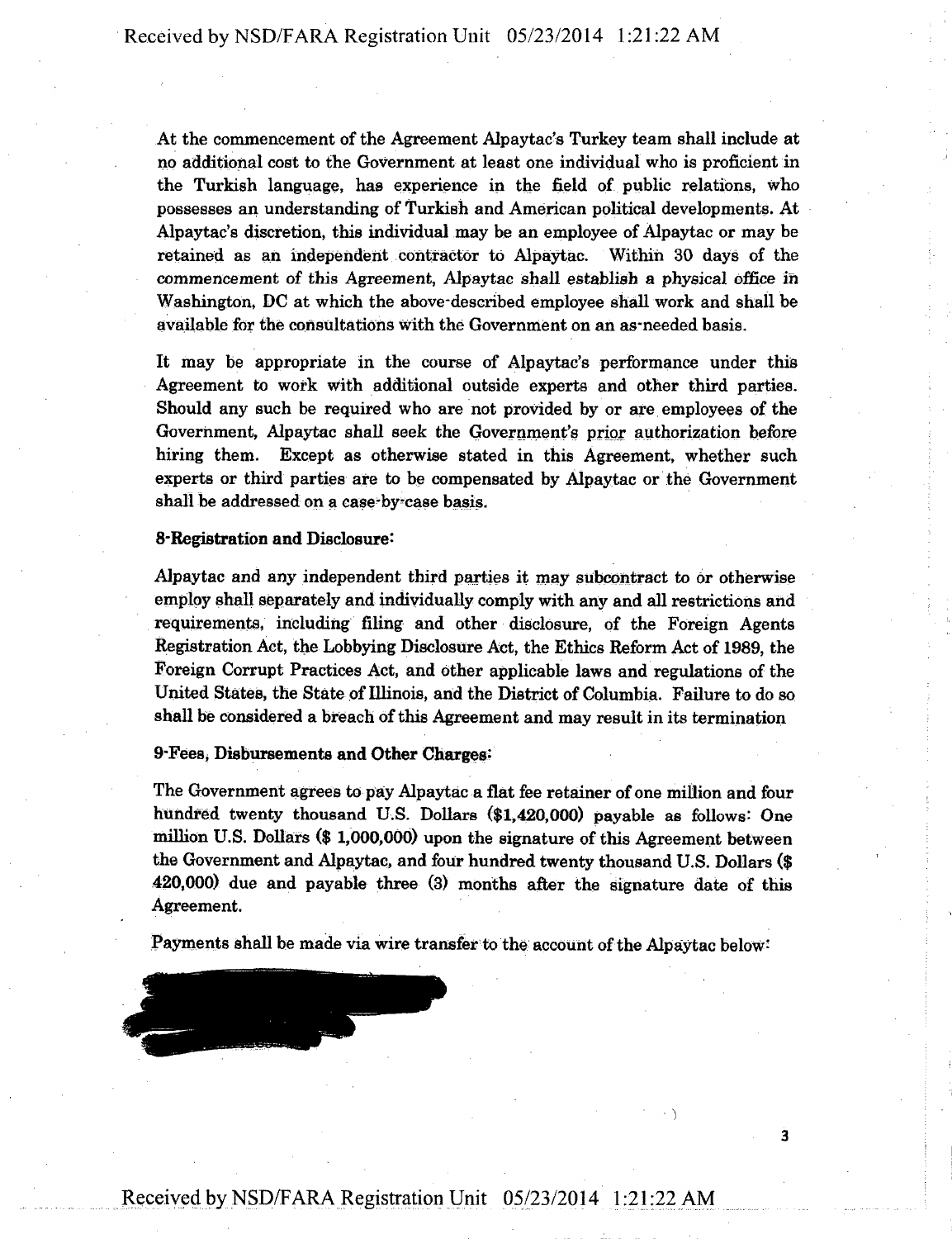Day-to-day expenses incident to Alpaytac's services under this Agreement, such as telephone, facsimile transmission, mail, messenger charges and information retrieval shall be included in the above mentioned flat retainer fee. Travel, lodging or other extraordinary expenses related to this Agreement to be incurred by Alpaytac shall be considered for reimbursement on a case-by-case basis. Alpaytac should seek the Government's prior approval before incurring such expenses.

# 10-Termination

This Agreement shall terminate upon its natural expiration if not renewed.

Either party may terminate this Agreement at any time after November 12, 2014 subject to thirty (30) days advance written notice. In this event, the Government shall pay Alpaytac its pro-rata share of earned fees apportioned on a daily basis through the end of the notice period.

Should this Agreement terminate prior to its natural expiration, any fees paid to Alpaytac by the Government that exceed the pro-rata share of earned fees apportioned on a daily basis up to the date of termination shall be refunded by Alpaytac to the Government.

Provisions in this Agreement related to payment, confidentiality, indemnification, dispute resolution and waiver shall survive termination of this Agreement.

### 11- Conflicts of Interest

The parties recognize that even the appearance of a conflict of interest could render unproductive the relationship contemplated in this Agreement. Therefore, Alpaytac shall endeavor not only to avoid actual conflicts, but the appearances of conflicts as well. To this end Alpaytac, shall immediately assess whether it represents any clients whose interests, in Alpaytac's good faith opinion, are contrary to Turkey's. If so, then Alpaytac shall inform the Government and then the parties shall work together to determine whether and how to resolve any apparent or actual conflict. In order to assist in the process of identifying potential conflicts, Alpaytac shall consult with the Government's legal counsel in identifying those issues, which, if addressed in other client matters, may present a conflict.

4

# Received by NSD/FARA Registration Unit 05/23/2014 1:21:22 AM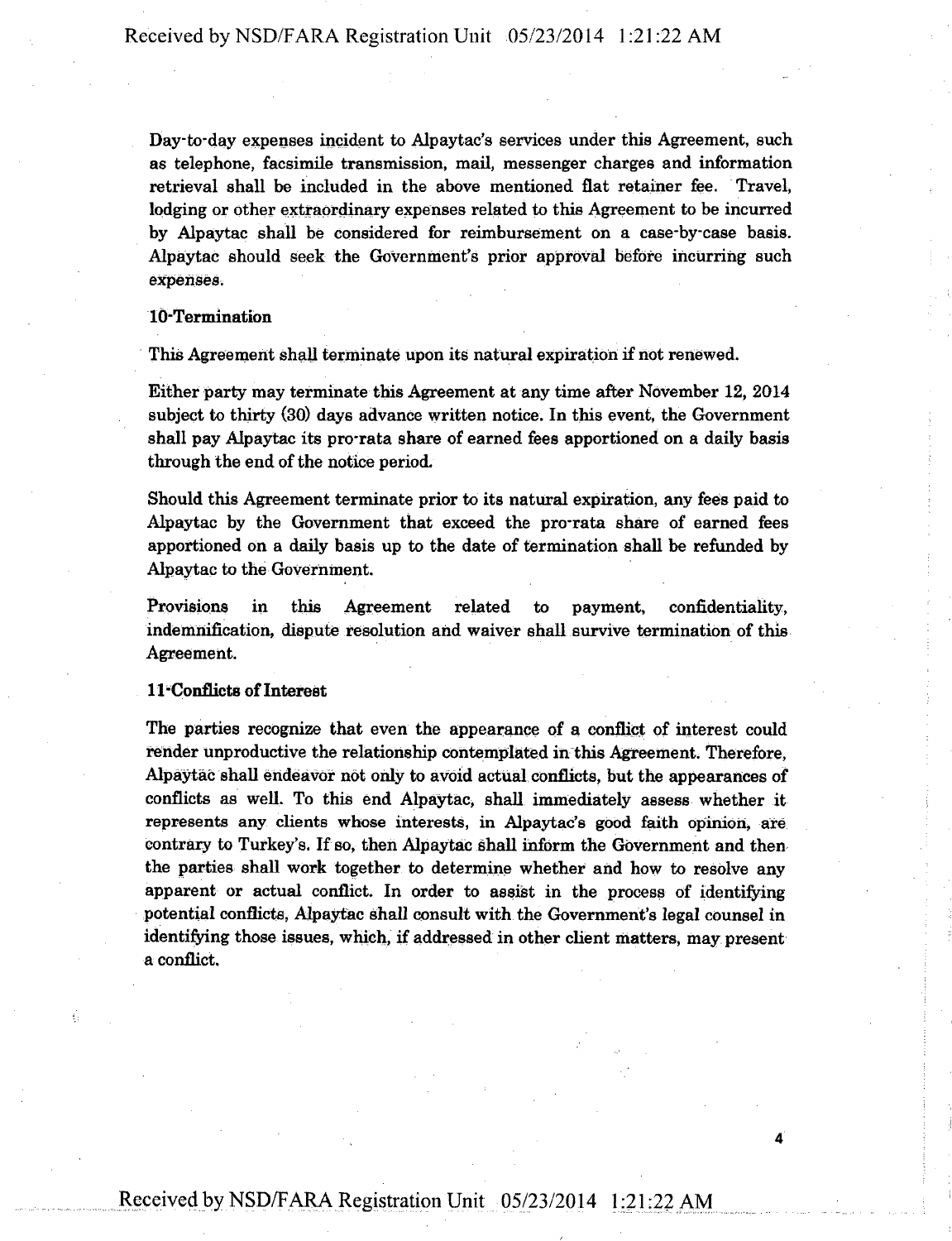### 12- Representations and Warranties

The Government hereby represents and warrants that the undersigned has the full power and authority to enter into this Agreement on behalf of the Government and to carry out the obligations contemplated herein. This Agreement, when executed by the undersigned on behalf of the Government, will constitute a legal, valid and binding agreement of the Government enforceable against the Government in accordance with its terms.

Alpaytac hereby represents and warrants that the undersigned has the full power and authority to enter into this Agreement on behalf of Alpaytac and to carry out the obligations contemplated herein. This Agreement, when executed by the undersigned on behalf of Alpaytac, will constitute a legal, valid and binding agreement of the Alpaytac enforceable against Alpaytac in accordance with its terms.

Absent the express written consent of the Government, neither Alpaytac nor its consultants and subcontractors have authority to bind Turkey in any manner whatsoever.

#### 13- Choice of Law, Jurisdiction, Language

This Agreement shall be governed and construed in accordance with, the laws of the Republic of Turkey. The Turkish Republic Courts located in Ankara, Turkey shall be the venue for resolving any dispute related to the interpretation and application of this Agreement that cannot otherwise be settled amicably by the parties.

In the event that this agreement is provided in more than one language, the English language version of this Agreement shall govern.

#### 14-Indemnity

Alpaytac shall be solely responsible for the acts of its employees and agents and shall defend and hold the Government harmless from and indemnify it for any claims which arise from their acts.

The Government shall be solely responsible for the acts of its employees and shall defend and hold Alpaytac harmless from and indemnify it for any claims which arise from their acts.

# **16-Notice Addresses**

Notice required under this agreement shall be given in writing either by personal delivery, telecopy (with confirmation of receipt) or certified mail, addressed in case of notice to the Government at:

**S**